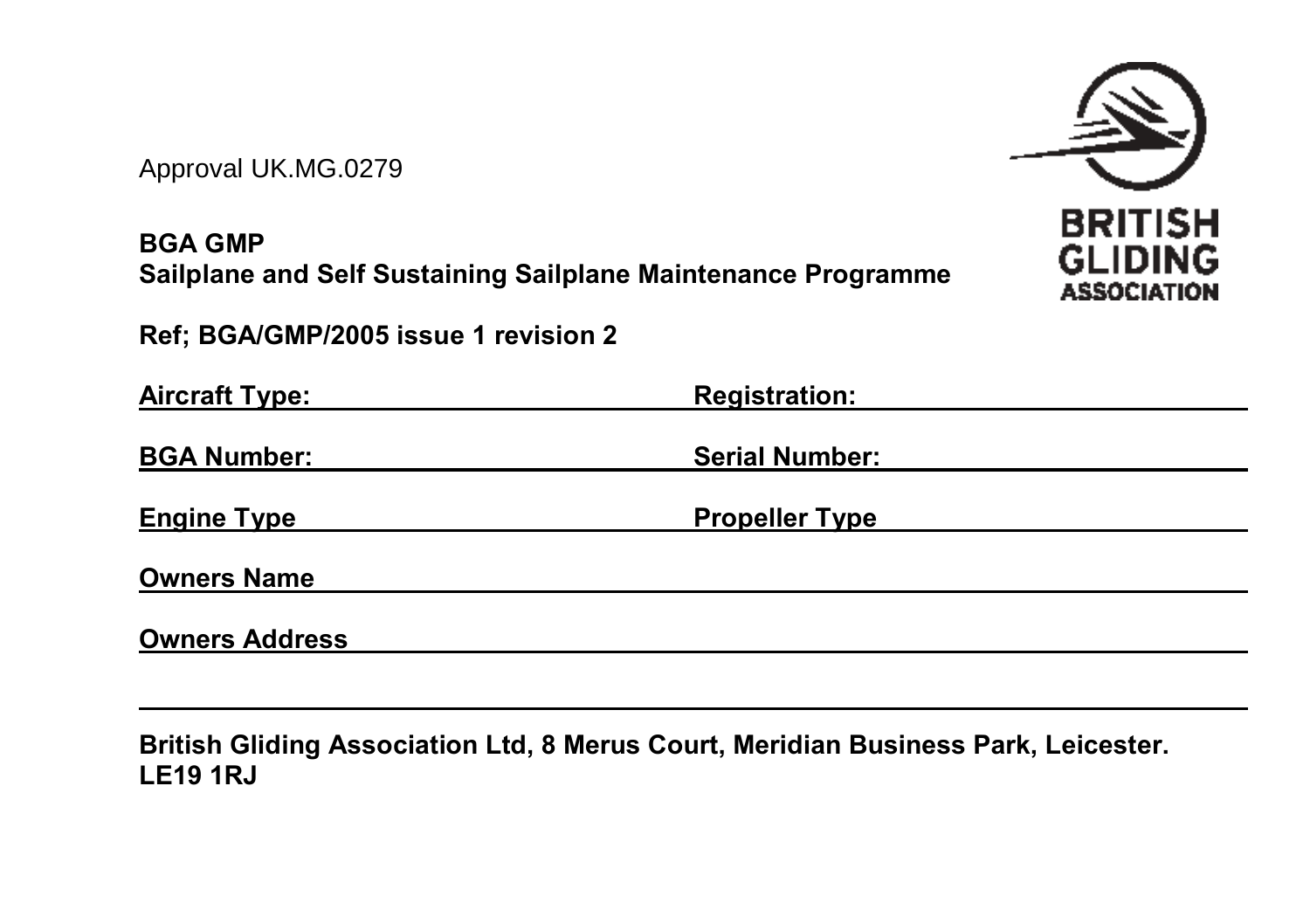Intentionally blank page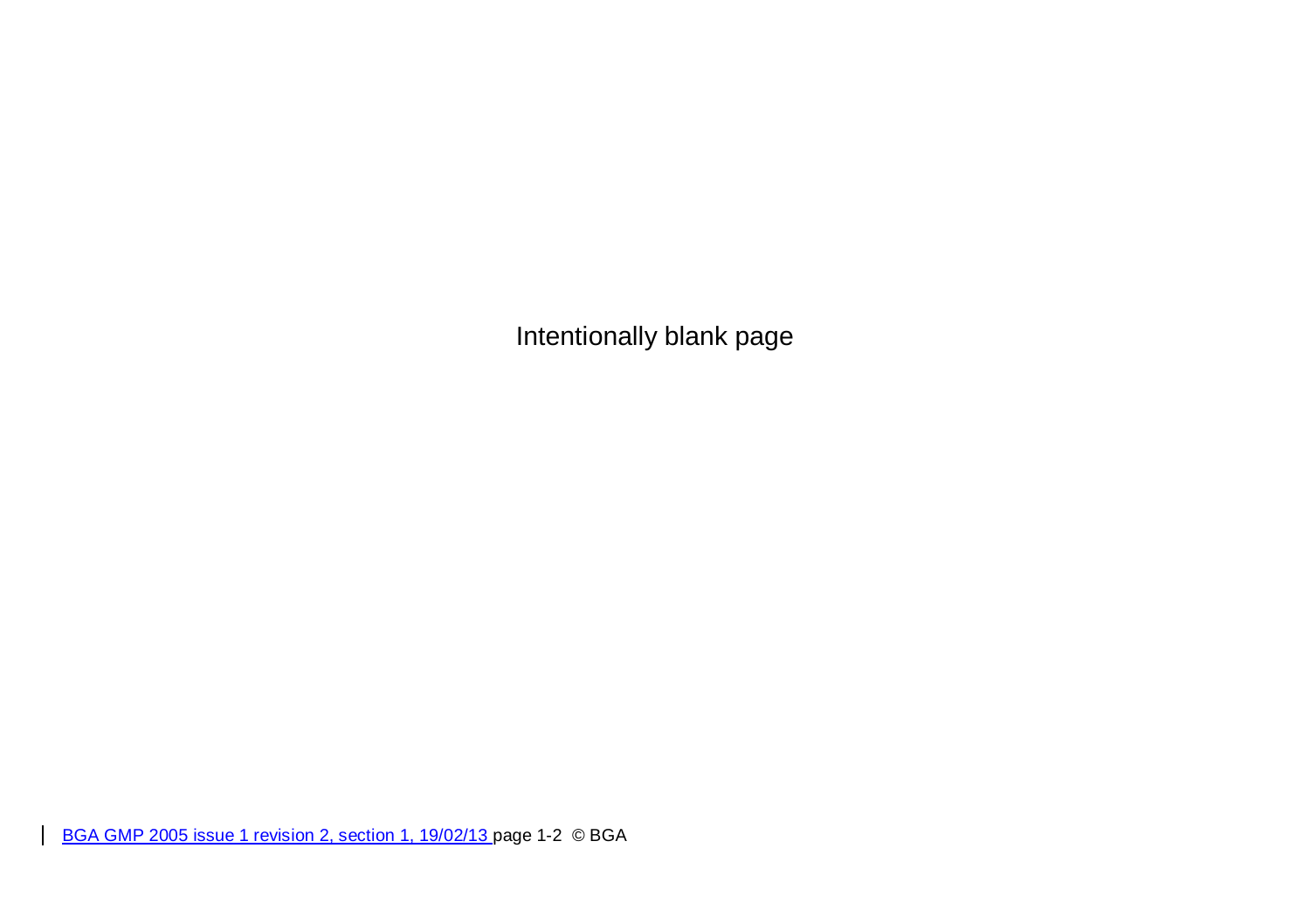### Section 1

## **Contents and Check List of Pages**

| Front cover: | Page 1-1 to 1-2   | 19/02/13 |                                                  |
|--------------|-------------------|----------|--------------------------------------------------|
| Section 1:   | Page 1-1 to 1-2   | 19/02/13 | <b>Aircraft information</b>                      |
|              | Page 1-3 to 1-4   | 19/02/13 | Contents, revision status                        |
|              | Page 1-5 to 1-10  | 19/02/13 | General notes and applicability                  |
|              | Page 1-11 to 1-12 | 19/02/13 | Maintenance check cycle and permitted variations |
| Section 2:   | Page 2-1 to 2-2   | 19/02/13 | Daily Inspection                                 |
| Section 3:   | Page 3-1          | 19/02/13 | Maintenance Work Order (Example)                 |
| Section 4:   | Page 4-1 to 4-9   | 19/02/13 | Maintenance Schedule                             |
|              | Page 4-10         | 19/02/13 | Useful notes                                     |
| Section 5:   | Page 5-1          | 19/02/13 | Glossary of Terms                                |

Initial issue © BGA 01/2005 Revision 1 © BGA 09/2007 Revision 2 © BGA 02/2013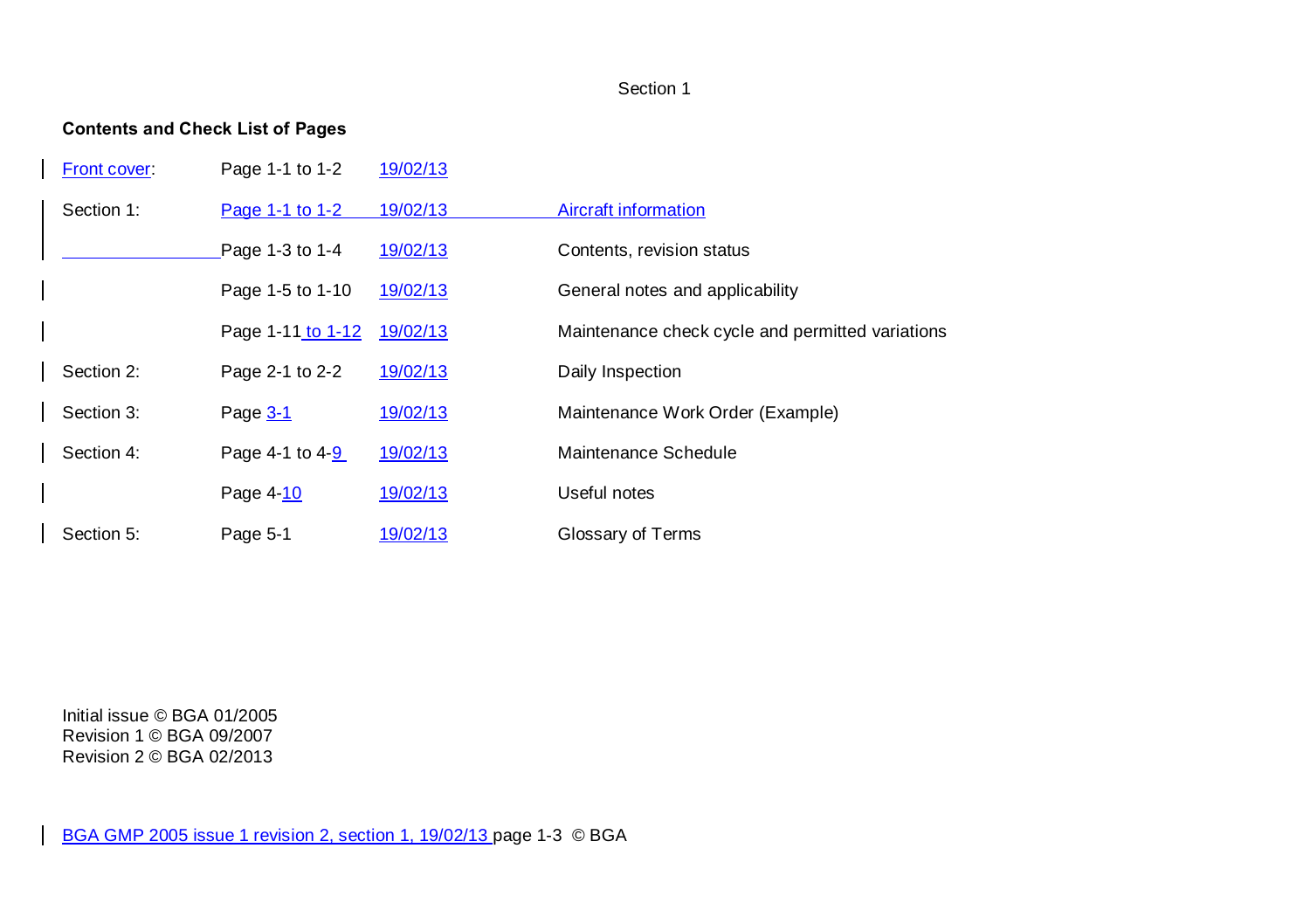## **Amendments to this schedule**

As necessary amendments to this schedule will be made by the BGA and approved by the CAA. Notification of amendments will be made in the BGA Technical News Sheets, issued to BGA Authorised Inspectors and published on the BGA Web site. Approved amendments must be incorporated into this schedule without delay.

| Issue or<br>Amendment No                                          | <b>Effected Pages</b>                                                                          | Date of<br>Amendment | Initials of person<br>embodying<br>amendment |
|-------------------------------------------------------------------|------------------------------------------------------------------------------------------------|----------------------|----------------------------------------------|
| Issue 1 revision 1                                                | Title page, section 1, page 1-2 to 1-11                                                        | 18/09/07             |                                              |
| Section 2, page 2-1 to 2-2<br>Initial issue                       |                                                                                                | 10/01/05             | N/A                                          |
| Section 3, Maintenance Work Order (Example)<br>Issue 1 revision 1 |                                                                                                | 18/09/07             |                                              |
| initial issue                                                     | Section 4, Page 4-1 to 4-8                                                                     | 10/01/05             | N/A                                          |
| Initial issue                                                     | Section 5, page 5-1                                                                            | 10/01/05             | N/A                                          |
| <b>Issue 1 Revision 2</b>                                         | Name change, Front cover, section 1, section 2, section 3, section 4<br>and section 5 reissued | 19/02/13             |                                              |
|                                                                   |                                                                                                |                      |                                              |
|                                                                   |                                                                                                |                      |                                              |
|                                                                   |                                                                                                |                      |                                              |
|                                                                   |                                                                                                |                      |                                              |
|                                                                   |                                                                                                |                      |                                              |
|                                                                   |                                                                                                |                      |                                              |
|                                                                   |                                                                                                |                      |                                              |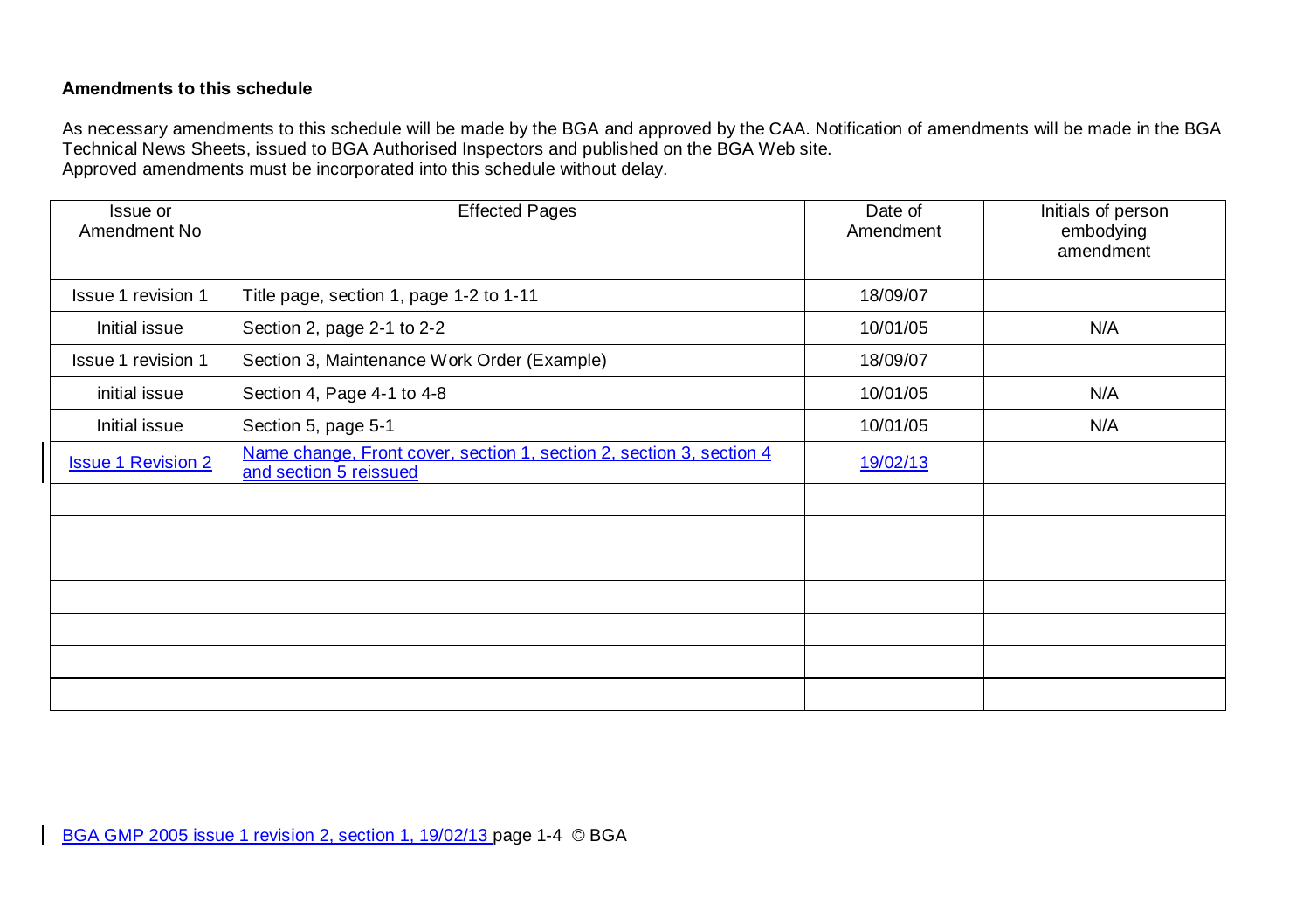## **Applicability and Approval**

This Glider Maintenance Programme is approved by the UK Civil Aviation Authority (CAA) as Competent Airworthiness Authority of the European Aviation Safety Agency (EASA).. CAA approval ref MS/01221/P dated 28 February 2013

The BGA GMP is applicable to all Gliders, Sailplanes and Self Sustaining Sailplanes operating and contracted to the BGA Continuing Airworthiness Management Organisation (CAMO), and Annex II gliders registered with the BGA. The Continuing Airworthiness Management Letter of Agreement (LOA) forms part of this maintenance programme. Approval Ref: UK.MG.0279, registered with the CAA.

This maintenance programme addresses the requirements for the above aircraft used for Private Flight operations and issued with either an EASA Airworthiness Certificate and Airworthiness Review Certificate (ARC) or Permit to Fly or BGA Airworthiness Certificate or Permit to Fly This maintenance programme is not applicable for commercial air transport.

Information contained in applicable aircraft manufacturers flight, maintenance & repair manuals and the BGA AMP manual should be used as reference to specific maintenance requirements, conditional inspections and out of phase inspections. As a general rule a manufacturers specific maintenance requirement will override a BGA/GMP requirement for a specified task.

The BGA GMP is laid out in a task schedule format and used with a BGA GMP report (BGA 267) and may be copied. This report, together with additional defect sheets if required, should be completed during maintenance and filed with the aircraft records.

For the purposes of this maintenance programme:

Aircraft shall mean Glider, Sailplane or Self Sustaining Sailplane.

Maintenance shall mean Scheduled Maintenance, Servicing, Inspection, Repair, Replacement or Modification.

Airworthiness Certificate shall mean either an EASA C of A/ permit to fly or a BGA C of A/permit to fly unless specified individually.

#### **Owner/Operator Responsibilities**

The owner or operator of the aircraft is responsible for the accomplishment of the maintenance prescribed in this programme in accordance with part M ref MA.201.

The owner or operator is responsible for ensuring that the maintenance personnel have all the necessary information to complete the required maintenance. This will include flying hours, Log book, Technical Log, DI book, flight, maintenance and repair manuals, service bulletins/technical notes as applicable and details of any maintenance or incidents since the last routine inspection.

The aircraft owner or operator is responsible for ensuring that any additional tasks that are required on the particular type of aircraft are added into section 4 of this programme.

#### **BGA Responsibilities**

The BGA will make this maintenance programme available to owners of aircraft contracted to the BGA under the BGA CAMO. The BGA is responsible for updating this programme as required. Owners shall be advised when the programme is revised or updated and copies shall be made available.

BGA GMP 2005 issue 1 revision 2, section 1, 19/02/13 page 1-5 © BGA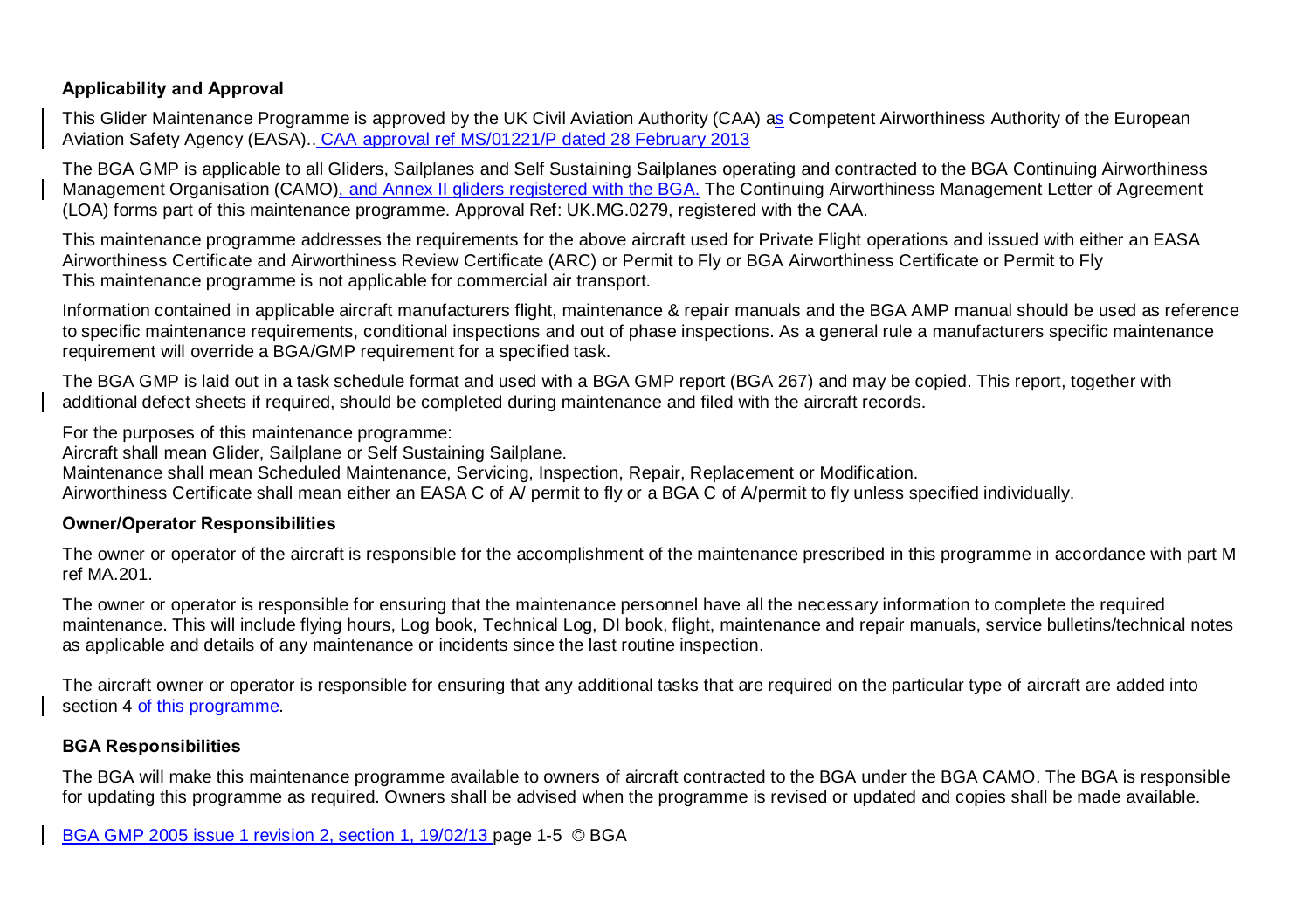## **Certifying persons Responsibilities**

Certifying persons must use their skill and judgement determining the depth of inspection needed and other matters, which could affect the airworthiness of the Aircraft, unless specified in the aircraft maintenance manual or other published literature.

Certifying persons are responsible for the recording of the maintenance or repair in an appropriate logbook or worksheet.

Certifying persons must ensure that applicable mandatory information, service bulletins/tech notes in the form of BGA publications or manufacturers information is available during the maintenance. Type certificate holders non mandatory service information and service bulletins should be assessed during maintenance and considered for embodiment if applicable.

## **General Inspection Standards and Reference Information**

The general inspection standards applied to individual task inspections must meet the recommended standards and practices of the BGA and the organisation responsible for the type design and are normally published in the BGA AMP manual and maintenance manuals. These manuals should be used for reference whilst carrying out maintenance tasks.

Inspection may be carried out without dismantling or component removal unless considered necessary or where required by this programme or manufactures instructions.

Maintenance and inspections must be carried out in a suitable environment. Whilst it may be acceptable to carry out some minor inspection or replacements outside, the conditions must be assessed. Annual inspections, ARC & C of A renewals and repairs must be completed in a suitable hangar or workshop applicable to the tasks being completed.

All tools and equipment used for glider maintenance should be appropriate for the task and calibrated as necessary.

## **Life limited Inspections and Components (including TBO and test periods)**

Mandatory structural life limitations, overhaul or test period shall be those published by the Type Certificate or STC holder of the aircraft or component and take into account Airworthiness Directives or variations published by EASA, Competent Authority of the state of design, CAA or the BGA.

## **Airworthiness Directives**

All applicable Airworthiness Directives published by the Type Certificate or Supplemental Type Certificate holders state of design or EASA relating to an aircraft, engine, propeller, component and equipment shall be complied with and recorded in an appropriate logbook. The primary listing of Airworthiness Directives is that published by the state of design or EASA. The BGA Compendium of Airworthiness Directives may be referred to but the state of design AD list is the authoritative document.

Additionally, aircraft under the control of the BGA, shall comply with all applicable BGA inspections or modifications.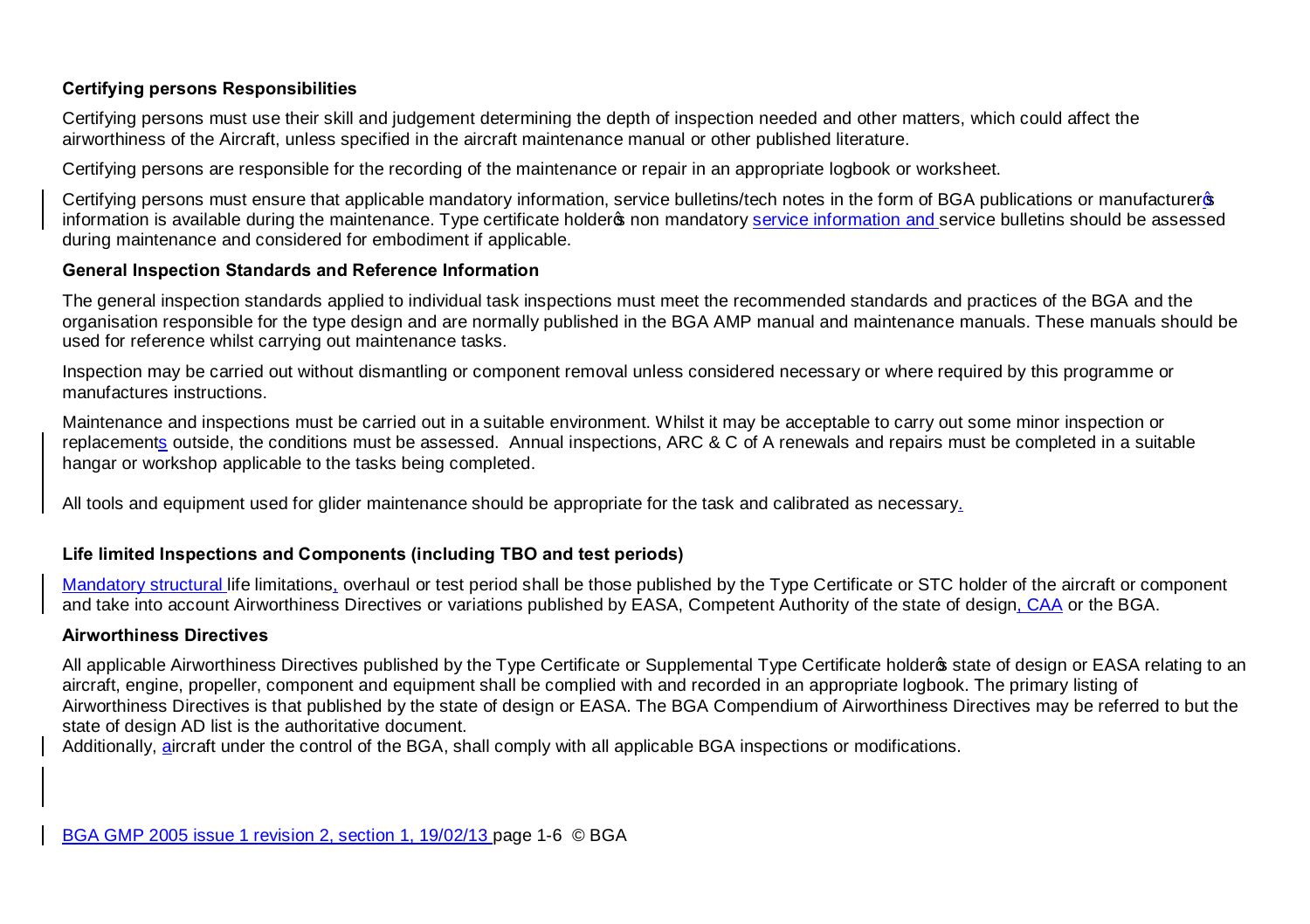#### **Modifications**

Approved modifications which have been carried out to the aircraft, engine, propeller or equipment must be recorded in the logbook.

## **Independent Inspections**

Any item of sensitive maintenance will require a Independent (duplicate) inspection prior to release to service. Sensitive maintenance will include any Flight or Engine control disturbance or assembly of a critical point.

Independent inspections must be recorded in the appropriate logbook or on worksheets that form part of the maintenance records. Details of classes of person who may certify Independent inspections on BGA controlled aircraft is to be found in the BGA Airworthiness Exposition.

Independent inspections must be completed and certified before flight and prior to releasing the aircraft back to service.

## **Log Books**

Maintenance data is to be entered into an appropriate log book within 30 days of the event.

Flights and flying hours may be entered daily or in a maximum of 1 calendar month blocks and should be entered within 30 days of the end of the month block. In any event all flight data must be entered prior to any scheduled maintenance. Flight data may be entered annually provided a system exists where the flying records and totals are maintained separately and are available for inspection at any time.

Appropriate log books are for aircraft issued with:

EASA Airworthiness Certificate – BGA New Glider Logbook, CAA CAP398 Airframe Logbook or other CAA-UK approved log book BGA Airworthiness Certificate - BGA GLIDER LOG BOOK.

Note. If using a BGA log book any conflict between the requirements of this programme and the preamble in the BGA log book shall be overruled by the requirements of this programme.

A separate Engine log book is not required for Self Sustaining Sailplanes. Engine run time, inspections, maintenance and recording of any mandatory actions should be recorded in Airframe log book. As an option a CAA CAP 399 Engine Log book may be used.

## **Certificates of Release to Service and Maintenance Certification**

On CAA-UK registered aircraft, on completion of any maintenance a Part M Certificate of Release to Service (CRS) is required to be issued and duly certified by an appropriately authorised person in accordance with BGA Exposition as revised.

On BGA registered aircraft maintenance must be certified in accordance with BGA Exposition 4.8.

Definitions and procedures for Pilot maintenance can be found in BGA AMP manual Leaflet 2-1and EU regulation 2042/2003 Appendix VIII.

Pilot maintenance must be recorded in the log book and certified using the pilots licence number or full name if unlicensed owner as authority. Maintenance certification should be completed in accordance with BGA Exposition 3.8 or 4.9 as appropriate and BGA AMP manual 1-1 & 2-8.

BGA GMP 2005 issue 1 revision 2, section 1, 19/02/13 page 1-7 © BGA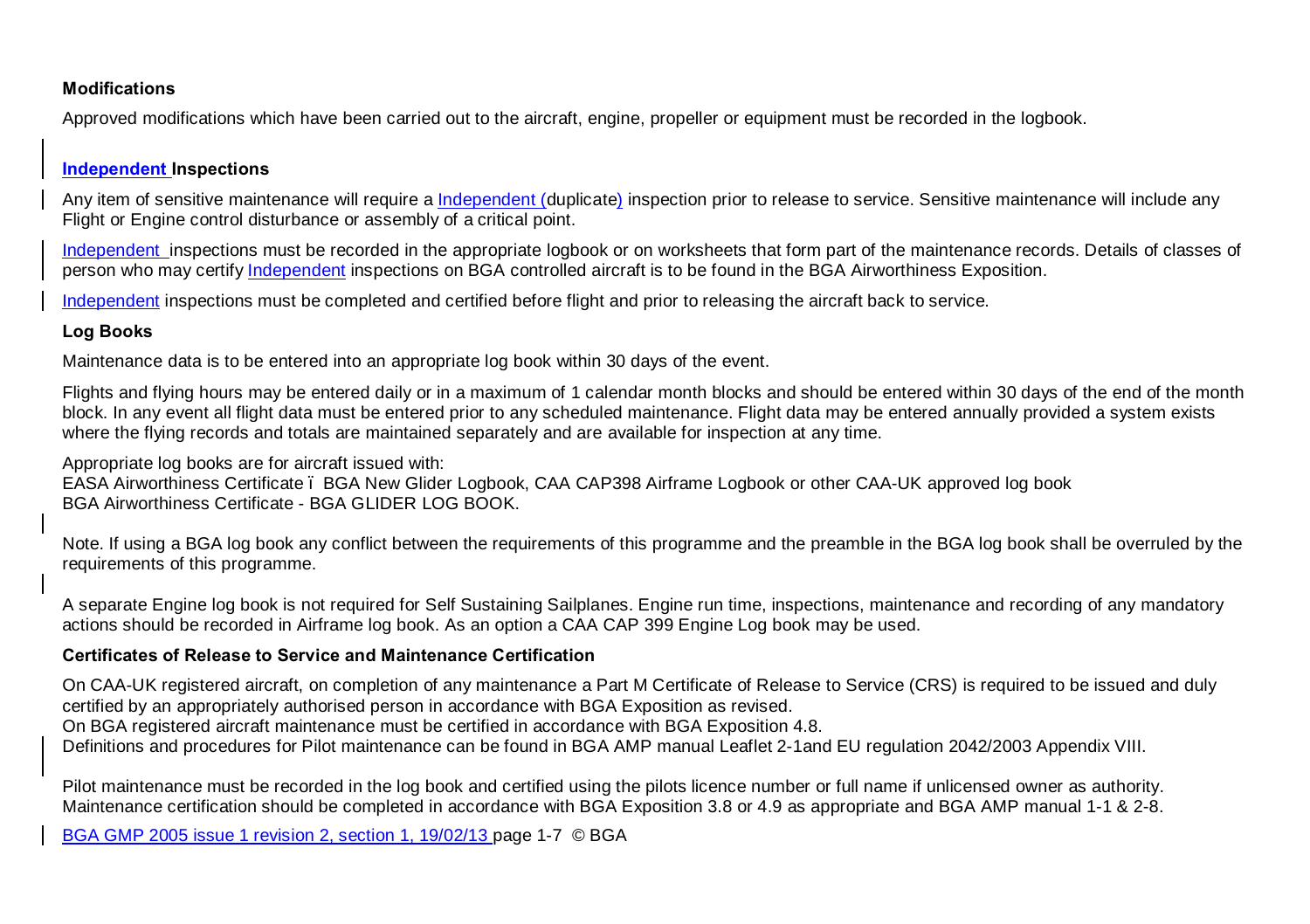#### **Worksheets**

The maintenance tasks in this programme are in schedule format with a separate report form, BGA GMP report (BGA 267). The BGA GMP report (BGA 267) should be completed as a checklist and certification of the various maintenance tasks. If required, additional worksheets should be added to record any additional work such as non scheduled items and defect rectification.

The BGA GMP report (BGA 267) form and maintenance worksheets form part of the maintenance records and must be retained by the operator. If the aircraft operator changes the maintenance records must pass to the new operator. All maintenance records including log books must be kept for a minimum of 2 years from the aircraft being permanently withdrawn from service or scrapped.

Previous issues of the BGA 267 may be used for BGA registered (BGA C of A), non powered gliders, until stocks are depleted. The Task description should be used for the certification item. Note: some tasks will be merged or separated. The certifying inspector is responsible to ensure all tasks in section 4 are completed. For CAA-UK registered aircraft, only the latest issue BGA 267 is acceptable.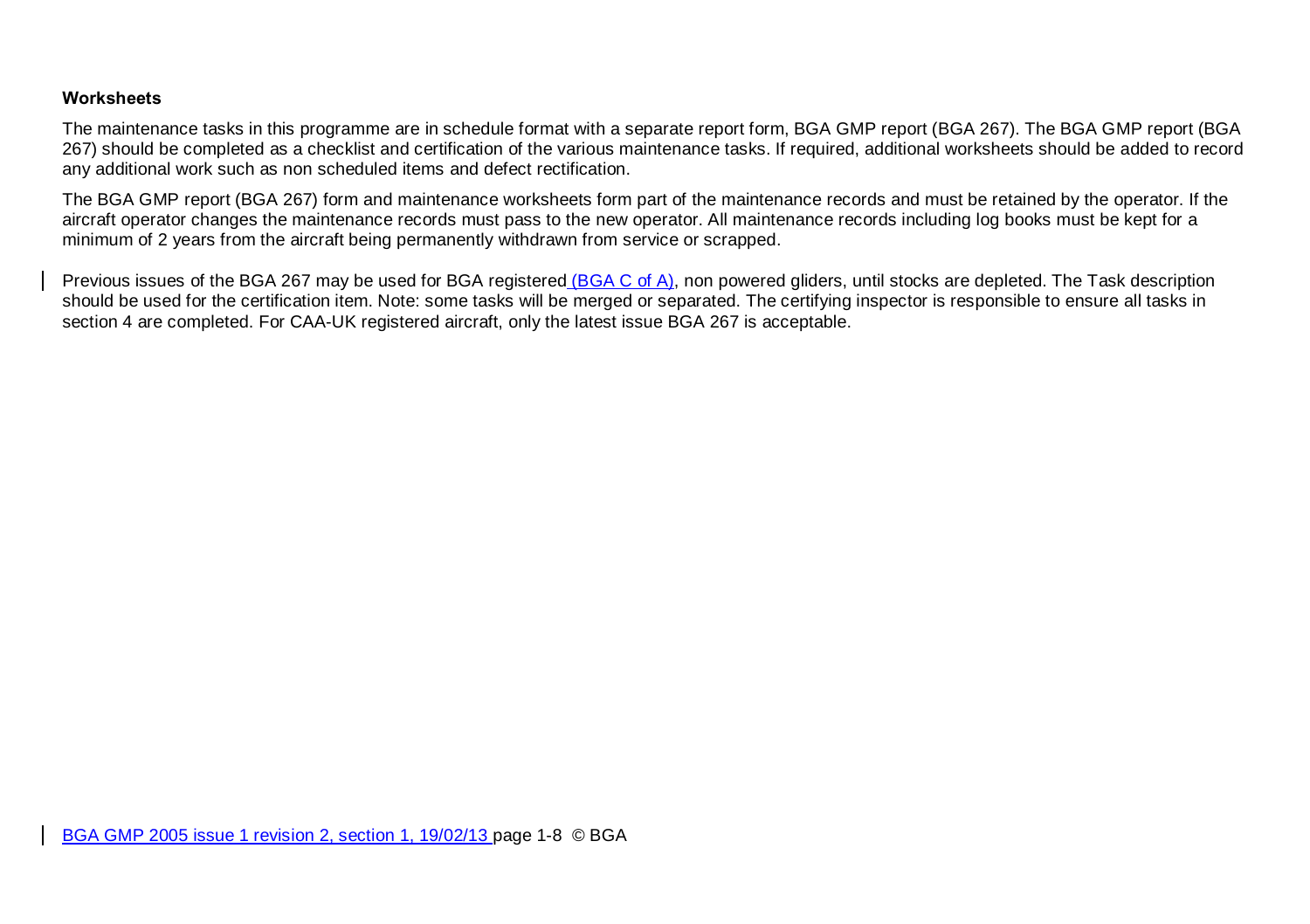#### **Certification of Maintenance**

All maintenance must be certified as below:

Certification of maintenance and CRS in accordance with Part M ref MA.801, if required, for scheduled maintenance and minor repairs: A BGA Authorised Inspector with AF or SS ratings as appropriate or an EASA approved part M subpart F maintenance organisation with appropriate privileges

Certification of maintenance and CRS, if required, for repairs (not major): A BGA Authorised Inspector with WR, CR, MR rating as appropriate or an EASA approved part M subpart F maintenance organisation with appropriate privileges

Certification of maintenance and CRS, if required, for Major repairs: the above ratings plus Senior Inspector Authorisation or an EASA approved part M subpart F maintenance organisation with appropriate complex maintenance task approval privileges

BGA Certificates of Airworthiness renewal recommendation: BGA Authorised inspectors AF rating.

Airworthiness Review Certificate issue, renewal or extension: BGA Chief Engineer

Daily inspection (A check) and Limited Pilot/owner maintenance certification: Glider pilot who is the owner or part owner in a private syndicate (for privately operated gliders there is no legal requirement to certify the daily Inspection). For club gliders the person must be authorised by the operating club or be a BGA Authorised inspector.

25 hour inspection certification (where applicable): Glider pilot who is the owner or part of a private syndicate or a BGA Authorised inspector.

Pre-flight check: No certification is required.

## **Pilot Maintenance**

Details of limited pilot maintenance are to be found in the BGA AMP manual Leaflet 2-1, with reference to Part M Appendix viii

Pilot maintenance may be certified by the owner or part owner on gliders and self sustaining sailplanes used for private flight only in accordance with Part M ref MA 803

For club owned aircraft the pilot must be a member of the club, deemed competent and authorised by the club committee of management to undertake and certify limited pilot maintenance. The club should keep records of assessment of competence and persons authorised.

Limited pilot maintenance is not permitted on aircraft used for any other purpose than private flying.

#### **Bridging Inspection and Acceptance Check**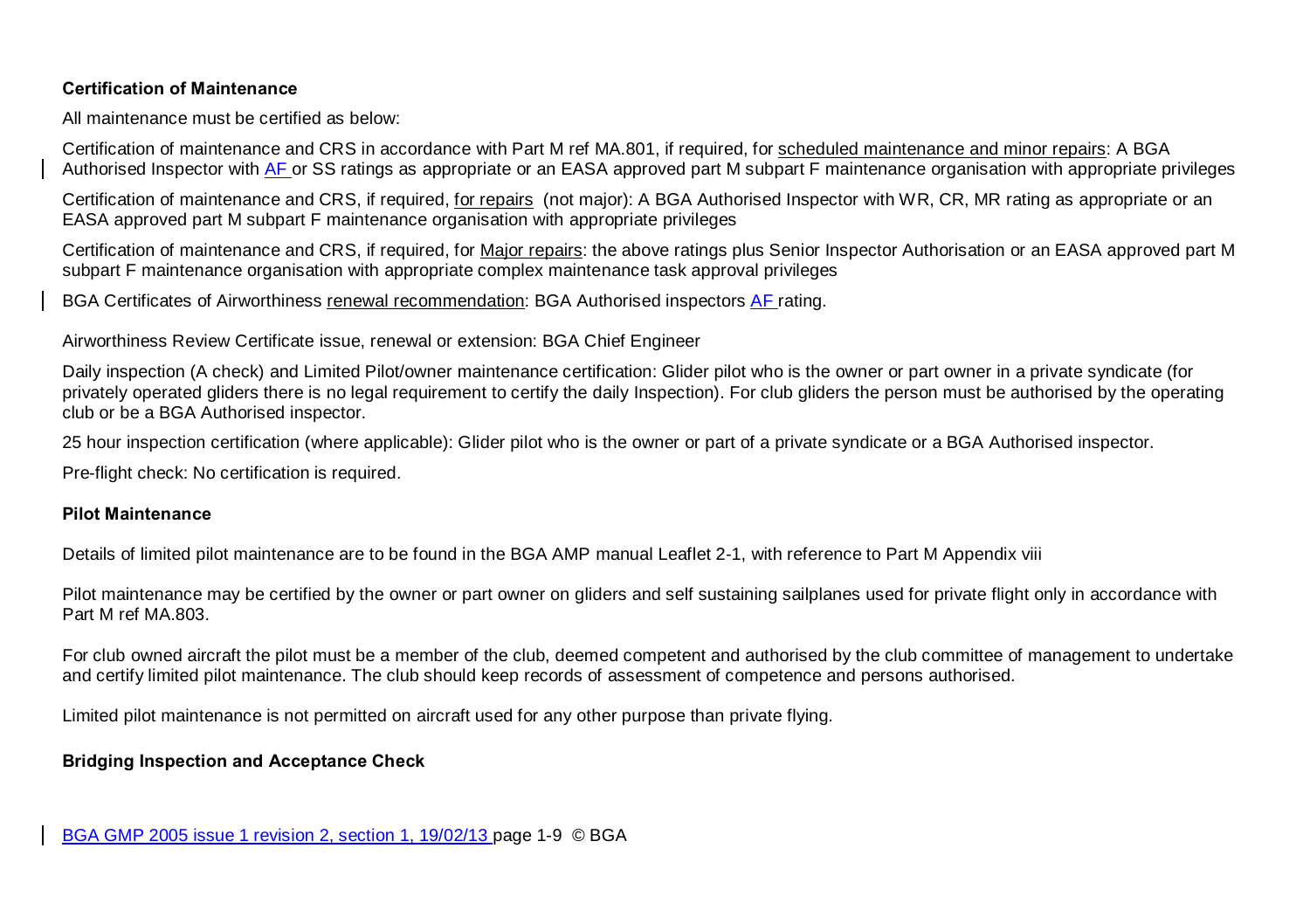Aircraft transferring from other approved maintenance programmes and new aircraft shall complete the Acceptance Check, as detailed on the BGA 267, as a minimum requirement for inclusion onto the BGA GMP. In addition, all maintenance due shall be completed. In the case of a bridging inspection for used aircraft, the next scheduled maintenance interval (normally, Annual Check), shall remain unchanged.

#### **Maintenance Tasks**

Section 4 details generic maintenance tasks in accordance with Part M ref MA.402.

This generic maintenance programme must be tailored to each specific aircraft as identified on the title page.

The manufacturers maintenance instructions must be reviewed to ensure all applicable tasks are included. Any additional; tasks and other items such as life limited inspections, continued airworthiness tasks resulting from Airworthiness Directives, modifications or repairs must be entered into the spaces provided (Task numbers 90 to 100)

#### **Approval of amendments**

All revisions or amendments to this programme shall be approved by the Competent Authority or approved by indirect approval as detailed in the BGA Airworthiness Exposition

#### **Review of maintenance programme**

As part of the BGA organisational review, the BGA will periodically review this maintenance programme as detailed in the BGA Airworthiness Exposition.

#### **Maintenance Work Orders**

Prior to any work on EASA aircraft, a maintenance work order is required. An example in included in BGA GMP Section 3. Prior to Airworthiness Review permission is required from the owner of the aircraft. The permission is included in the BGA Airworthiness Review Checklist BGA 272 for completion by the aircraft owner or operator.

Work orders are not required where the operator/owner is also responsible for the maintenance i.e. club owned aircraft where the maintenance staff are under direct control of the club. Work orders are not required for Annex II gliders.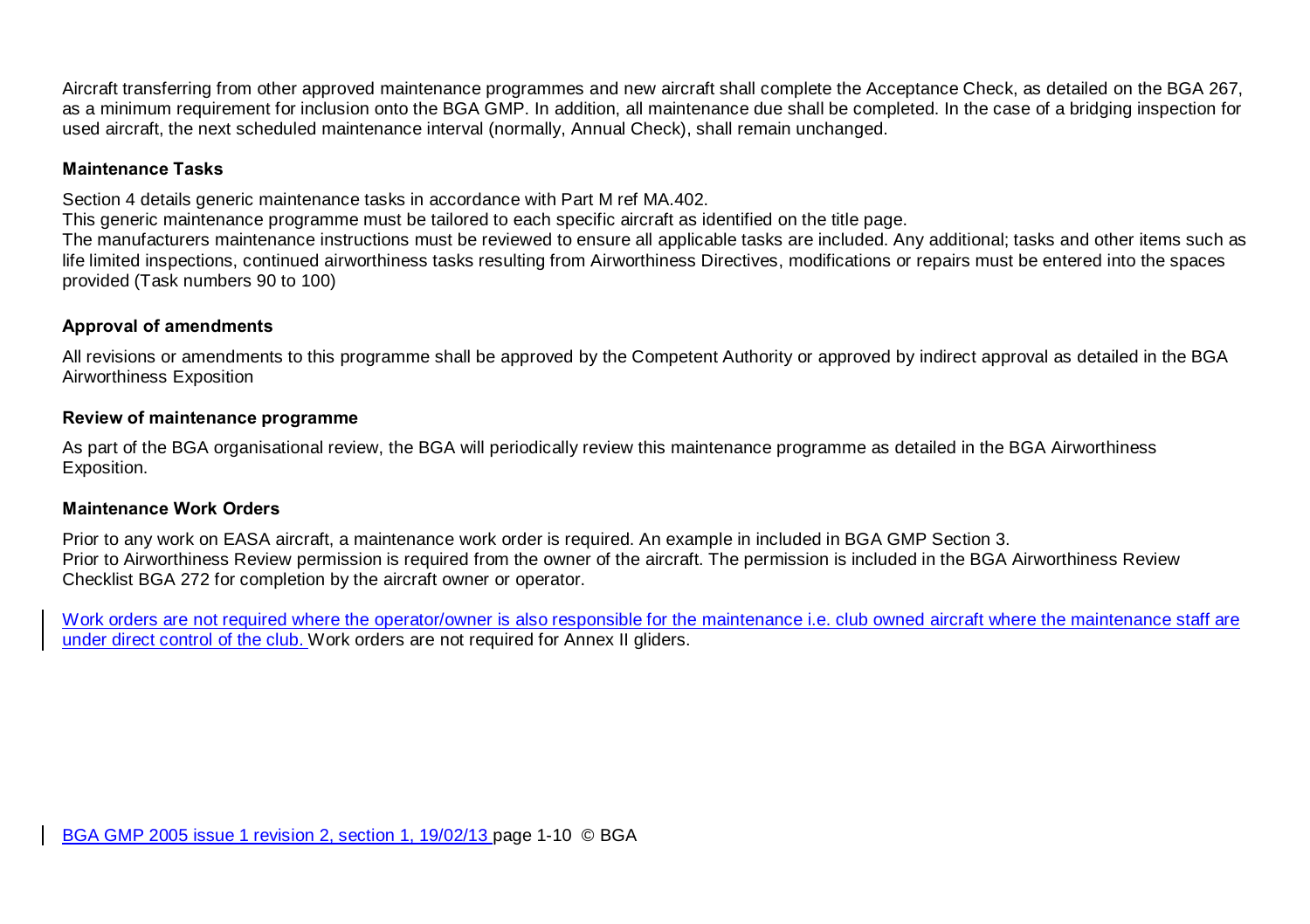## **Maintenance Check Cycle**

| Check title                                                          | Content/status                                                                           | Period                           |  |
|----------------------------------------------------------------------|------------------------------------------------------------------------------------------|----------------------------------|--|
| Daily Inspection                                                     | Check A                                                                                  | Prior to first flight of the day |  |
| Flying hour/calendar inspections                                     | As defined by Type Design Organisation                                                   |                                  |  |
| Annual inspection                                                    | Annual                                                                                   | 12 months                        |  |
| <b>BGA Airworthiness Certificate renewal</b>                         | Annual                                                                                   | 12 months                        |  |
| Airworthiness Review Certificate renewal                             |                                                                                          | 12 months                        |  |
| <b>Permitted Variations</b>                                          |                                                                                          |                                  |  |
| Task                                                                 | Maximum variation                                                                        |                                  |  |
| Daily                                                                | None                                                                                     |                                  |  |
| Flying hour inspections up to 200 hours                              | 10%                                                                                      |                                  |  |
| Flying hour inspections over 200 hours                               | 10% (BGA CTO or DCTO authorisation only)                                                 |                                  |  |
| Calendar time inspections 1 year or less                             | 10% or 1 month (whichever is the lesser)                                                 |                                  |  |
| Calendar time inspections more than 1 year                           | 10% or 2 months (whichever the lesser) (BGA CTO or DCTO authorisation only)              |                                  |  |
| Cycle/ landing inspections 500 C/L or less                           | 10% or 25 cycles/landings (whichever is the lesser).                                     |                                  |  |
| Cycle/ landing inspections over 500 C/L                              | 10% or 50 cycles/landings (whichever is the lesser) (BGA CTO or DCTO authorisation only) |                                  |  |
| <b>Annual Inspection</b>                                             | 1 month (BGA CTO or DCTO authorisation only)                                             |                                  |  |
| <b>BGA Airworthiness Certificate renewal (C of A)</b>                | 1 month (BGA CTO or DCTO authorisation only)                                             |                                  |  |
| <b>EASA Airworthiness Review Certificate</b>                         | None                                                                                     |                                  |  |
| See next page for conditions and notes;                              |                                                                                          |                                  |  |
| BGA GMP 2005 issue 1 revision 2, section 1, 19/02/13 page 1-11 © BGA |                                                                                          |                                  |  |